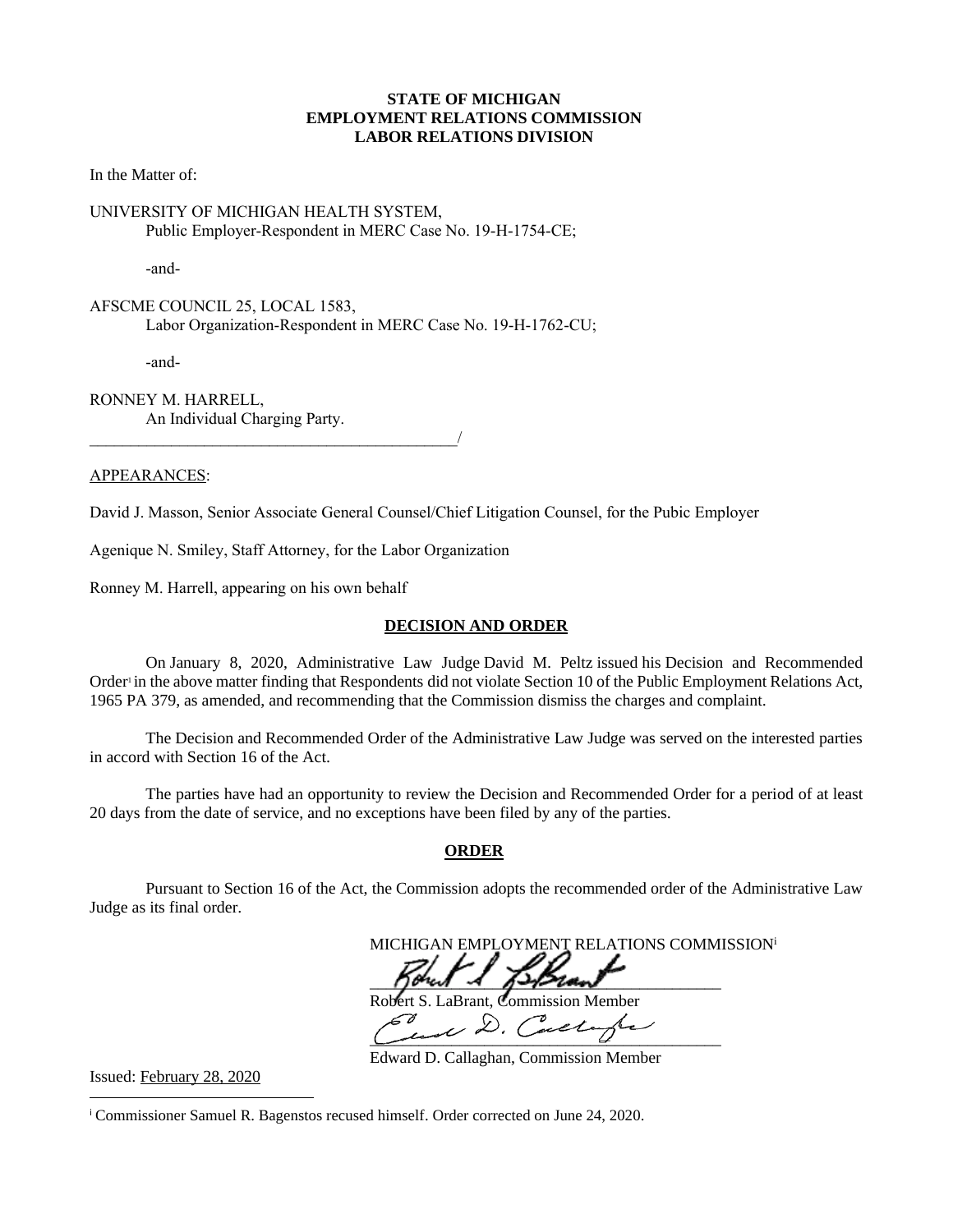# **TRUE COPY**

### **STATE OF MICHIGAN** MICHIGAN OFFICE OF ADMINISTRATIVE HEARINGS AND RULES **EMPLOYMENT RELATIONS COMMISSION**

In the Matter of:

## UNIVERSITY OF MICHIGAN HEALTH SYSTEM, Respondent-Public Employer in Case No. 19-H-1754-CE; Docket No. 19-017509-MERC,

-and-

# AFSCME COUNCIL 25, LOCAL 1583, Respondent-Labor Organization in Case No. Case No. 19-H-1762-CU;

Docket No. 19-017510-MERC,

-and-

# RONNEY M. HARRELL. An Individual Charging Party.

#### APPEARANCES:

Office of the Vice President & General Counsel, by David J. Masson, Senior Associate General Counsel/Chief Litigation Counsel for the Pubic Employer

Agenique N. Smiley, Staff Attorney, for the Labor Organization

Ronney M. Harrell, in pro per

## DECISION AND RECOMMENDED ORDER OF ADMINISTRATIVE LAW JUDGE ON SUMMARY DISPOSITION

This case arises from unfair labor practice charges filed on August 29, 2019, by Ronney M. Harrell against his Employer, the University of Michigan Health System, and his Union, the American Federation of State, County & Municipal Employees (AFSCME) Council 25, Local 1583. Pursuant to Sections 10 and 16 of the Public Employment Relations Act (PERA), 1965 PA 379, as amended, MCL 423.210 and 423.216, the charges were consolidated and assigned to David M. Peltz, Administrative Law Judge (ALJ) for the Michigan Office of Administrative Hearings and Rules (MOAHR), formally the Michigan Administrative Hearing System (MAHS), acting on behalf of the Michigan Employment Relations Commission (MERC).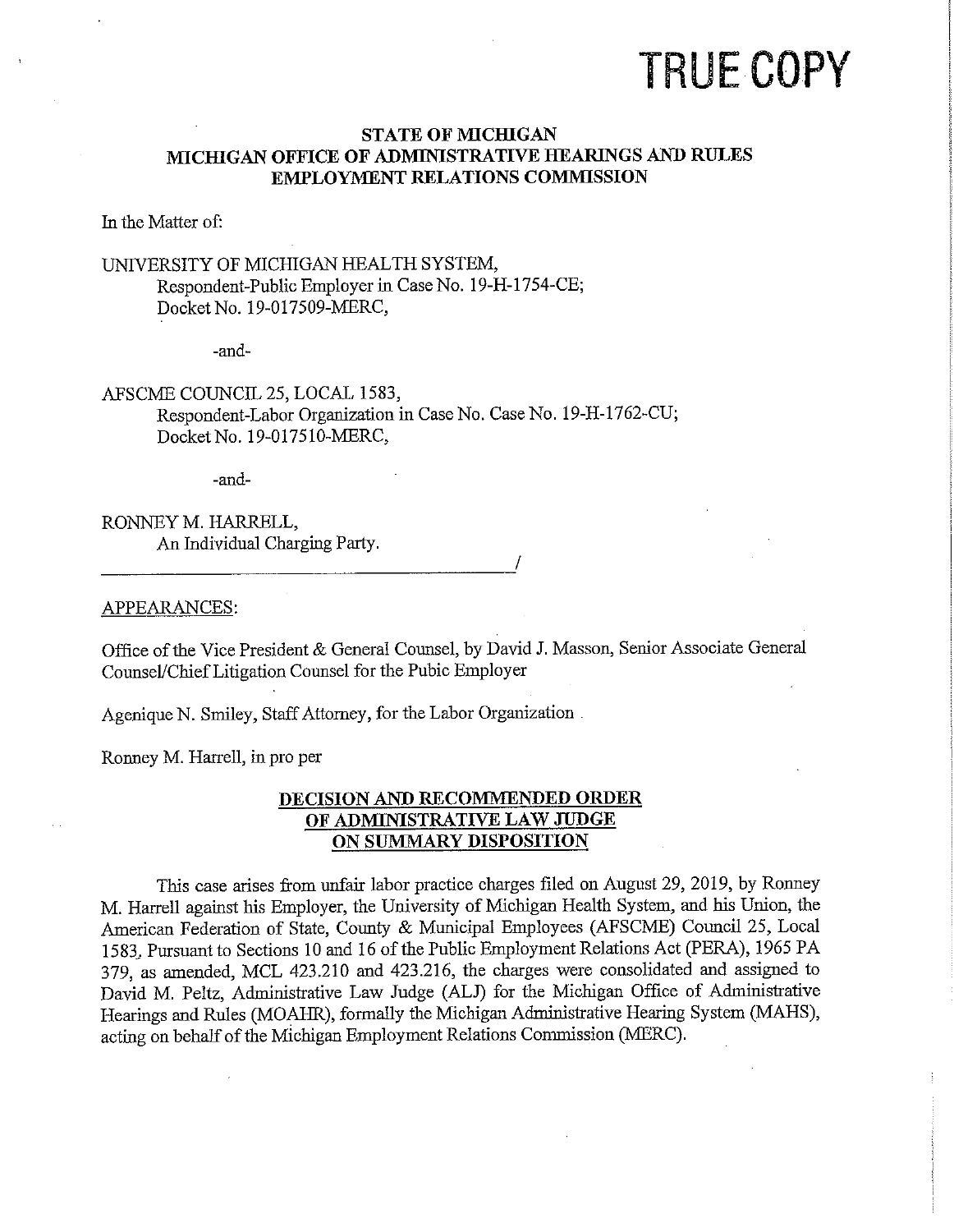According to the charges, Ronney Harrell has been employed at the University of Michigan Health System since February of 2013. The charge in Case No. 19-H-1754-CE; Docket No. 19-017509-MERC alleges that from October of 2015 through the present, the Employer has subjected Harrell to "various unfair labor practices and contractual violations" which consisted of: discipline and intimidation for exercising the grievance process; harassment through job assignments; unfair overtime distribution; creating a hostile work environment; hazardous work assignments; and verbal abuse from management. Although no further details were provided regarding these allegations, the charge indicates that "[s]tatements with dates along with witness statements shall follow very shortly." The charge in Case No. 19-H-1762-CU; Docket No. 19-017510-MERC, alleges that Harrell began requesting that AFSCME Council 25, Local 1583 file grievances on his behalf in 2015 and that the Union has not properly responded to those requests or provided Charging Party with information regarding the status of those disputes. In addition, Charging Party complains that Union stewards have "no training." An evidentiary hearing was initially scheduled for October 15, 2019.

On September 30, 2019 the Employer filed a motion for more definite statement asserting that the charge in Case No. 19-H-1754-CE; Docket No. 19-017509-MERC does not comply with Rule 151(2), R 423.151(2), of the General Rules and Regulations of the Employment Relations Commission, which requires that an unfair labor practice charge include a clear and complete statement of the facts which allege a violation of PERA, including the date of occurrence of each particular act and the names of the agents of the charged party who engaged therein and the particular sections of PERA alleged to have been violated. Upon review of the pleadings, I concluded that the allegations set forth in the charge against the Employer, as well as Harrell's charge against the Union in Case No. 19-H-1762-CU; Docket No. 19-017510-MERC, failed to meet the minimum pleading requirements as described in Rule 151(2). In an order issued on October 2, 2019, I directed Charging Party to file a more definite statement with respect to both charges. The order specifically directed Charging Party to provide "a clear and complete statement of the facts which allege a violation of PERA." At a minimum, Charging Party was required to describe who did what and when they did it, and explain why such actions constitute violations of the Act. Pursuant to that order, the evidentiary hearing was adjourned without date.

On October 16, 2019, Charging Party filed responses to the order for more definite statement in the form of separate numbered lists. With respect to the Employer, Charging Party's response catalogs the following actions as demonstrating an alleged violation of PERA: (1) job assignments; (2) retaliation for filing grievance; (3) creating a hostile work environment; (4) overtime violation; (5) unsafe work environment; (6) various contract violations; and (7) verbal abuse. With respect to the Union, the list submitted by Charging Party alleges: (1) no due process with respect to the grievance procedure; (2) no trained stewards; and (3) president and bargaining chair misinformed members regarding contract voting.

I reviewed the responses and determined that the vague and generalized allegations set forth therein by Charging Party failed to comply with the order for more definite statement. Accordingly, in an order issued on October 18, 2019, I directed Harrell to show cause why the charges should not be dismissed without a hearing. The order specified that to proceed with this matter, Charging Party must provide good cause for failing to comply with the earlier order for more definite statement. At the same time, Charging Party was directed to fully and completely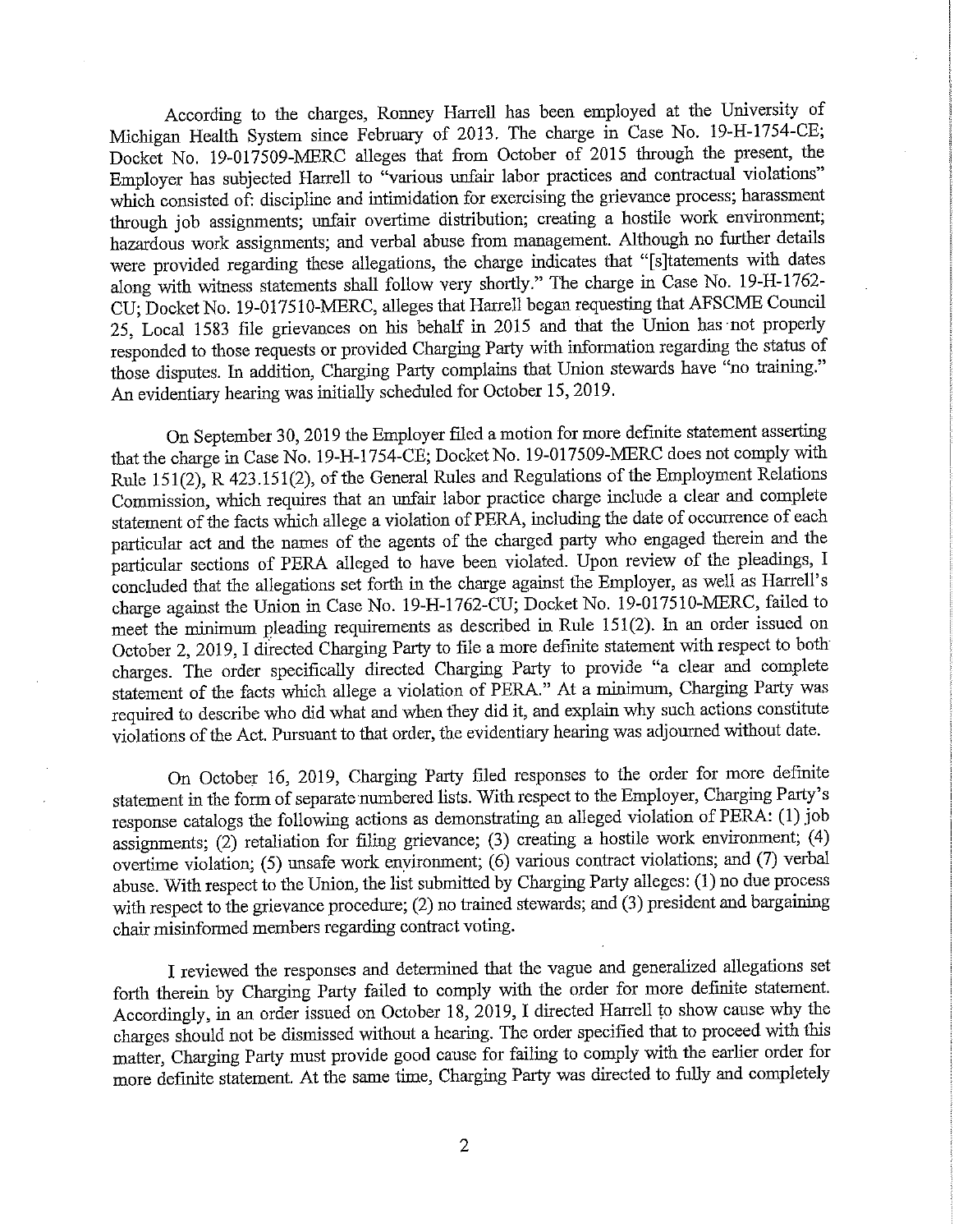explain how the actions of both the Employer and the Union violated PERA and to state the date of occurrence of each alleged PERA violation, the names of the agents of the charged parties who engaged therein and the particular sections of PERA alleged to have been violated.

On November 13, 2019, Charging Party filed a response to the order to show cause, along with various documents and photographs. Charging Party's response is set forth below exactly as filed:

- A. 6/12/19 Contacting Barganing chair about the over time codes and getting a steward, requesting a steward threw the proper channels per contract thru a supervisor is meet with non available or sick etc,. pic 1 coworker who had no problem with gettin over time,. Pic 2 me and my coworkers and our over time amonts.
- B. 9/6/19 Exapmle of over time assignment for me 2 stairwells 9<sup>th</sup> floor to b2 by myself in hopes I would not ask for over time. Requesting that I sign it so immediate supervisor manager Ziad Awwad hold this against me.
- C. 1&&2 example of damage equipment thats very hazordous cord that are damaged from employes that have not recieved proper training but are not reported,. Floor outlet that have blown and have caused a fire. Where the Annarbor fire department responed and maintanace along with security, and are supervisor and manager came but the power was never turn off.
- D. Me and my coworkers requested a steward the 1<sup>st</sup> week of September each time they came unprepared result in rescheduling, then we get a cheif steward that came with out notice,. Per contract notice is givin so that grievant is prepared so if grievant has evidence.

Above information is just part of a continuation over the past  $4\frac{1}{2}$  years.

# Discussion and Conclusions of Law:

Pursuant to Rule 165(1), R 423.165(1), of the General Rules and Regulations of the Employment Relations Commission, which govern practice and procedure in administrative hearings conducted under PERA by MOAHR, the ALJ may "on [his] own motion or on a motion by any party, order dismissal of a charge or issue a ruling in favor of the charging party." Among the various grounds for summary dismissal of a charge is a failure by the charging party to state a claim upon which relief can be granted. Rule  $165(2)(d)$ . Accepting all of the allegations set forth by Harrell as true, dismissal of the charge against the Employer in Case No. 19-H-1754-CE; Docket No. 19-017509-MERC and the charge against the Union in Case No. 19-H-1762-CU; Docket No. 19-017510-MERC is warranted.

Section 9 of PERA protects the rights of public employees to form, join or assist labor organizations, to negotiate or bargain with their public employers through representatives of their own free choice, to engage in lawful concerted activities for mutual aid or protection, and to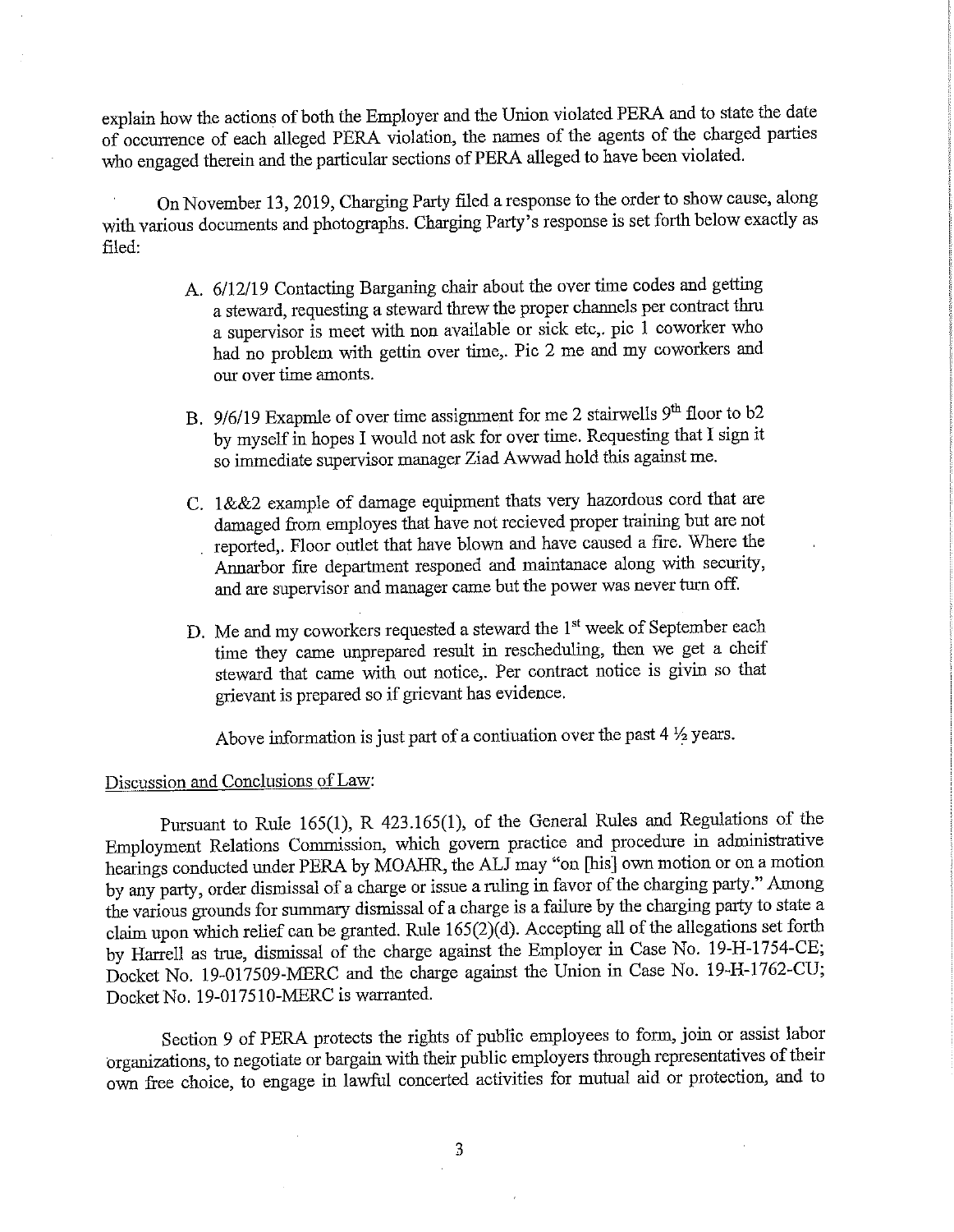refrain from any or all of these activities. The types of activities protected by the Act include filing or pursuing a grievance pursuant to the terms of a union contract, participating in union activities, joining or refusing to join a union, and joining with other employees to protest or complain about working conditions. Sections  $10(1)(a)$  and (c) of the Act prohibit a public employer from interfering with the Section 9 rights of its employees and from discharging or otherwise discriminating against them because they have engaged in, or refused to engage in, the types of activities described above. PERA does not, however, prohibit all types of discrimination or unfair treatment by a public employer, nor does the Act provide a remedy for a breach of contract claim asserted by an individual employee. The Commission's jurisdiction with respect to claims brought by individual employees against public employers is limited to determining whether the employer interfered with, restrained, and/or coerced a public employee with respect to his or her right to engage in, or refusal to engage in, union or other concerted activities protected by PERA.

In the instant case, none of the allegations set forth by Charging Party, to the extent that they can be understood, provide a factual basis which would support a finding that Harrell was subjected to discrimination or retaliation for engaging in, or refusing to engage in, protected activities in violation of the Act during the six-month period preceding the filing of the charges. Most of Charging Party's claims relate to matters over which this Commission has no jurisdiction when brought by an individual employee, such as allegations that the Employer created a hostile work environment, that it violated the collective bargaining agreement and that it failed to provide safe equipment for its employees. Although Charging Party made a generalized allegation that he was retaliated against for filing grievances, he failed to provide sufficient information, either in the charge or in his response to the various orders issued by the undersigned, sufficient to put the Employer on notice of the nature of the claims and enable it to prepare a defense. As noted, Rule  $151(2)$ , R 423.151(2), of the General Rules and Regulations of the Employment Relations Commission requires that a charge contain a "clear and complete statement of the facts which allege a violation of . . . PERA, including the date of occurrence of each particular act, the names of the agents of the charged party who engaged therein and the sections of. . . PERA alleged to have been violated." For the above reasons, I recommend summary dismissal of the charge against the Employer in Case No. 19-H-1754-CE; Docket No. 19-017509-MERC.

Similarly, the charge against the Union in Case No. 19-H-1762-CU; Docket No. 19-017510-MERC must also be dismissed on summary disposition. A union's duty of fair representation is comprised of three distinct responsibilities: (1) to serve the interests of all members without hostility or discrimination toward any; (2) to exercise its discretion in complete good faith and honesty, and (3) to avoid arbitrary conduct. Vaca v Sipes, 386 US 171 (1967); Goolsby v Detroit, 419 Mich 651 (1984). The Commission has "steadfastly refused to interject itself in judgment" over grievances and other decisions by unions despite frequent challenges by employees who perceive themselves as adversely affected. City of Flint, 1996 MERC Lab Op 1, 11. A labor organization has the legal discretion to make judgments about the general good of the membership and to proceed on such judgments, despite the fact that they may conflict with the desires or interests of certain employees. Lansing Sch Dist, 1989 MERC Lab Op 210, 218, citing Lowe v Hotel and Restaurant Employees Union, Local 705, 389 Mich 123 (1973). The mere fact that a member is dissatisfied with their union's efforts is insufficient to constitute a